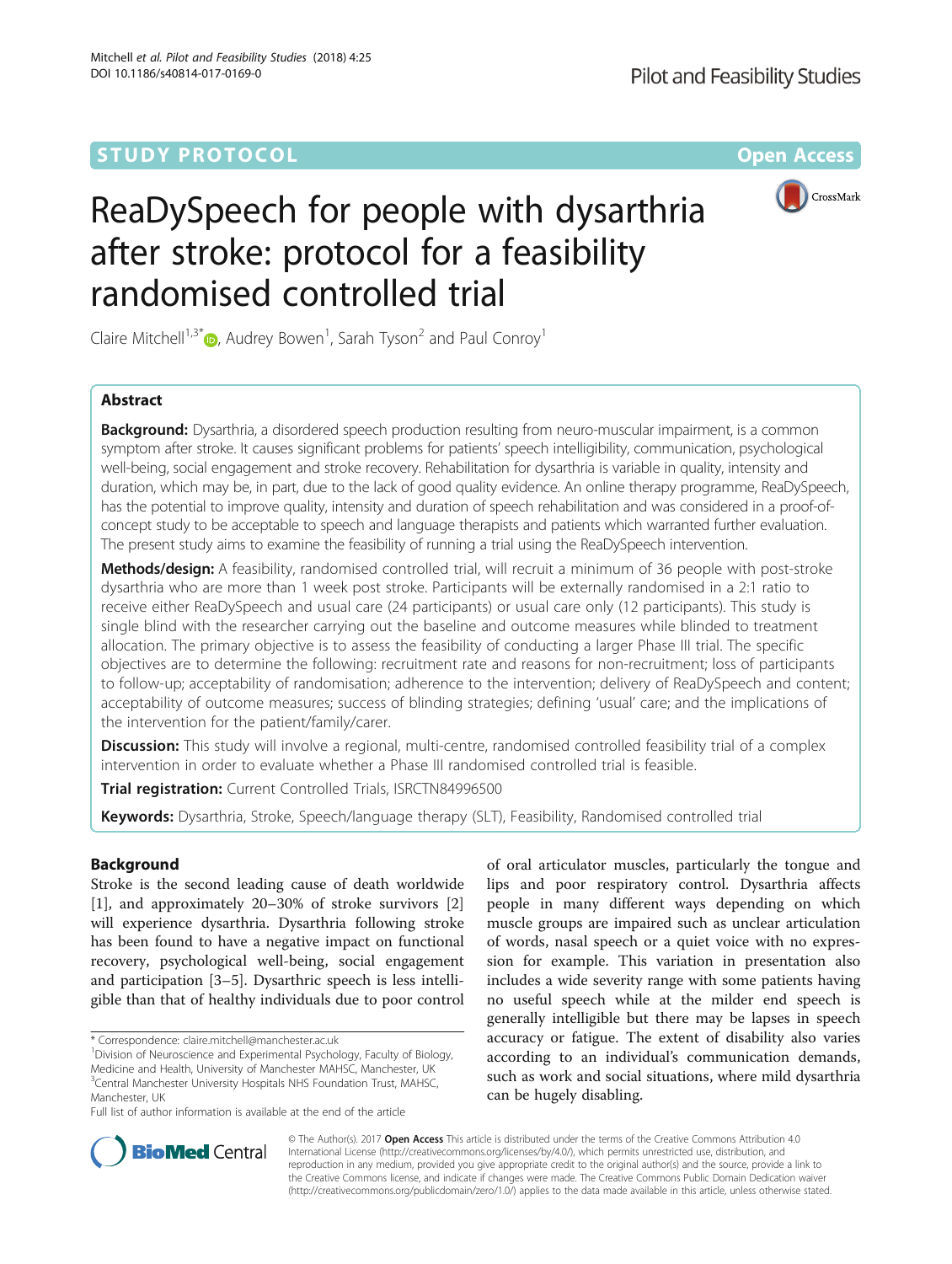The evidence base regarding treatment for dysarthria after stroke is limited by a lack of adequately powered, well-controlled trials. A Cochrane review found no trials [[6](#page-5-0)], and a more recent update found that while five trials could be included these were considered low to very low in quality [\[7\]](#page-5-0). These more recent randomised controlled trials are inconclusive about which intervention for dysarthria rehabilitation is most effective [\[8](#page-5-0)–[12](#page-5-0)]. Thus, further highquality trials are needed to benefit people with dysarthria given the potential for depression, social exclusion, and worse quality of life [\[4, 5](#page-5-0), [13\]](#page-6-0). Researchers and therapists continue to evaluate and seek guidance about which intervention works best for dysarthria post stroke and what frequency and duration of intervention will give the best outcomes [\[13\]](#page-6-0). There is growing interest in the use of computer technology to help patients access therapy for dysarthria after stroke and, in doing so, enhance the individualisation and intensity of treatment delivery as well as ensuring choices are available so patient-centred care is accessible. Using technology to support dysarthria intervention could be cost-effective and enhance clinical and patient-reported outcomes from rehabilitation after stroke.

This paper summarises a protocol for our feasibility trial of the online programme 'ReaDySpeech' for people with dysarthria, accessed via any Wi-Fi enabled device. In terms of the ICF (International Classification of functioning, disability and health [[14](#page-6-0)]), the ReaDySpeech programme addresses dysarthria impairment (improving speech musculature) as well as activity (compensatory strategies) levels. This programme was initially developed with exploratory interviews with speech and language therapists and patients [\[15\]](#page-6-0), and then further enhanced by input from a research advisory group 'Ever-ready', made up of patients who have experienced speech problems after stroke. ReaDySpeech can be used in the acute and chronic stages of recovery and can be delivered alongside work to address participation. Proof-of-concept testing found ReaDySpeech to be acceptable to therapists and patients when used in a clinical context [\[15\]](#page-6-0). This protocol is the next step in evaluating ReaDySpeech. Here we describe a Phase II feasibility trial which will enable us to determine the feasibility of carrying out this research on a larger scale [[16](#page-6-0), [17\]](#page-6-0). This protocol has followed the CONSORT (Consolidated Standards of Reporting Trials) guidelines [[18](#page-6-0)] and the SPIRIT (Standard Protocol Items: Recommendations for Interventional Trials) statement [[19](#page-6-0)] as well as the TIDieR (Template for Intervention Description and Replication) checklist and guide [\[20\]](#page-6-0).

# Aim

The primary objective is to assess the feasibility of conducting a Phase III randomised controlled trial comparing ReaDySpeech with usual care versus usual care only.

Study objectives: This study aims to determine the following:

- 1. Number of participants eligible for the study, recruitment rates and reasons for declining, retention rates and reasons for loss of patients for future trial sample size
- 2. Delivery of ReaDySpeech and content selection
- 3. Adherence to the technology in the intervention arm
- 4. Content of 'usual' care: activities, intensity, duration
- 5. Clinical utility and acceptability of outcome measures to patients and effectiveness of blinding
- 6. Impact of intervention on patient, family/carer/ partner

# Methods/design

### Study design

This is a feasibility, single-blind, individually randomised controlled trial of ReaDySpeech with usual care versus usual care.

# Setting

This is a multi-centre study recruiting from four NHS sites in North West England over 14 months. Recruitment and treatment will take place in hospital and community locations including patients' homes.

## Population

The study population includes adults (aged  $\geq$ 18 years), with dysarthria as a result of stroke.

# Entry criteria for participation in the trial

Inclusion criteria are as follows:

- 1. Diagnosis of dysarthria caused by stroke
- 2. More than 1 week post stroke, no upper time limit
- 3. Medically stable, as judged by the clinical team
- 4. Considered, by their speech and language therapist, to be likely to benefit from speech rehabilitation
- 5. Sufficient English to participate in therapy without a translator

Exclusion criteria are as follows:

- 1. Co-existing progressive neurological conditions
- 2. Co-existing communication, cognitive, hearing or visual problems significant enough to prevent use ReaDySpeech

# Identification and recruitment of trial participants

Potential participants will be identified by NHS speech and language therapists in the participating stroke services from their patient caseloads including hospital and community settings. The ReaDySpeech study screening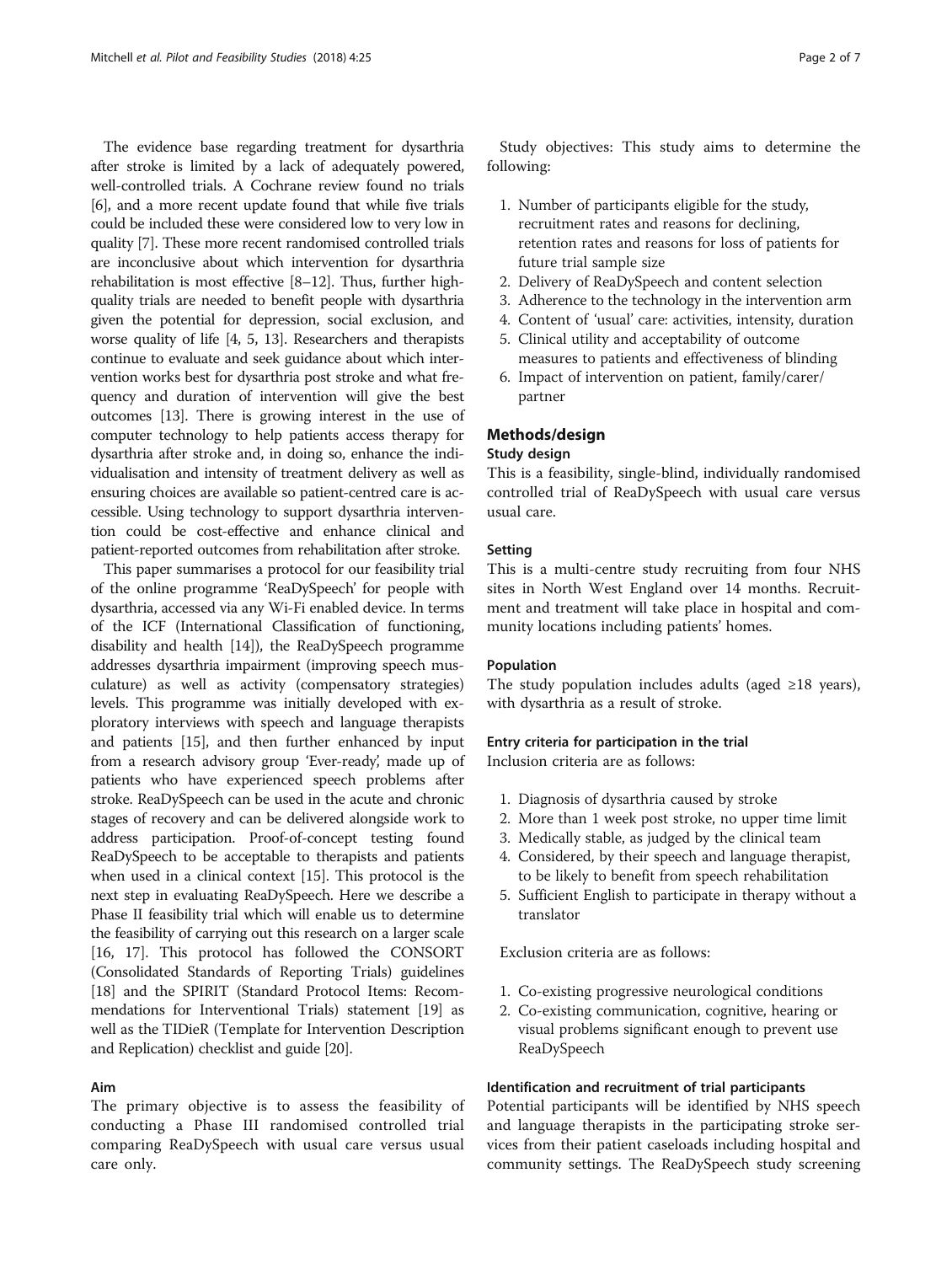log will be completed by the speech and language therapists to record the number of dysarthric stroke patients who are not eligible for the study and the reasons why, and the number of those who are eligible for the study but decline participation including their reasons if provided. The speech and language therapists will identify patients meeting the inclusion criteria, give out the patient information sheet to those willing to find out more, and inform the researcher (with the potential participant's agreement). The researcher will contact the patient once they have had 24 h to read the study information and answer any questions. If the participant meets the inclusion criteria and is willing to participate, the researcher will obtain signed, fully informed consent in line with Research Ethics Committee guidance and Good Clinical Practice Standards. Baseline assessments will be carried out at this point prior to randomisation and intervention will start immediately after allocation.

#### Randomisation

Participants will be randomised using a 2:1 allocation ratio to ReaDySpeech and usual care (intervention arm) or usual care only (control arm) respectively. The primary researcher will enter minimal anonymised patient details onto the external web-based randomisation programme held by an independent clinical trials unit to ensure allocation concealment. The programme will generate an un-blinded email to the treating therapist, who will inform the patient of their treatment allocation when intervention starts. Minimisation will be stratified by the four sites and by acute stroke  $(\leq 12$  weeks post stroke) or chronic stroke (≥12 weeks post stroke).

#### Blinding

Given that rehabilitation involves active participation, it is not possible for the participants and treating therapist to remain blinded to the treatment allocation. The primary researcher will be blinded to the intervention allocation and ask the speech and language therapists delivering the intervention and the patients or family to not to reveal the treatment allocation. They will be reminded of this at the start of every interaction. The primary researcher will remain blind until after the outcome measures have been carried out at 8/10 weeks post randomisation. At that point, the researcher will record which group they thought the patient was in to look at the effectiveness of the blinding process as well as documenting any reasons where blinding was affected.

# Sample size justification

No formal sample size calculation was carried out. Thus, the sample size for this feasibility trial was governed pragmatically by the resources available. Based on our experience of undertaking communication-related trials, we decided to recruit for 14 months, from four NHS sites in the North West of England, estimating this would provide around 36 participants. This will give us an indication of the expected variability of service delivery, resource availability and produce more generalisable recruitment and retention rate. Recruitment will be reviewed 4 months into the study to whether the recruitment strategy needs to change. The 2:1 allocation provides a larger group with whom to explore intervention delivery and fidelity. It means the smaller group would have a minimum sample of 12 which is considered acceptable for a feasibility study [[21](#page-6-0)].

# Description of the intervention **ReaDySpeech**

ReaDySpeech is an online programme to deliver dysarthria therapy at impairment and activity levels of functioning for people following stroke. The intervention is described in detail in Additional file [1](#page-5-0) following the TIDieR checklist [[20](#page-6-0)]. ReaDySpeech will record what exercises were prescribed by the therapist and which were completed by the patient.

#### Usual speech and language therapy care

Usual speech and language therapy will be accessed by those randomised to the control group as well as the ReaDySpeech arm. This would be expected to follow existing best practice guidelines which address impairment, activity and participation levels of functioning [[22](#page-6-0)] and is described in detail in Additional file [1](#page-5-0) following the TIDieR checklist [\[20](#page-6-0)]. The frequency, duration and content of the sessions will be extracted retrospectively from the clinical speech and language therapy notes by the primary researcher in partnership with the therapist.

# Assessment of objectives

Feasibility will be determined by the recruitment and retention rates found at the four sites over the 14-month trial. This will enable us to look at the sample size needed and the number of sites required to recruit to a Phase III trial from a formal power calculation. Data on reasons for exclusion and eligible participants declining involvement in the study will also help to assess whether this study is feasible for a larger population and whether recruitment should be amended in any way.

Fidelity to look at how ReaDySpeech was delivered will cover delivery, access and support. We will record who delivered ReaDySpeech, whether this was independent use, therapist, assistant or family led; whether computers were loaned to participants and whether participants were supported and trained to use the programme. Adherence data will also be examined to assess participants' use of ReaDySpeech. The programme software will record exercises selected by the therapist and which of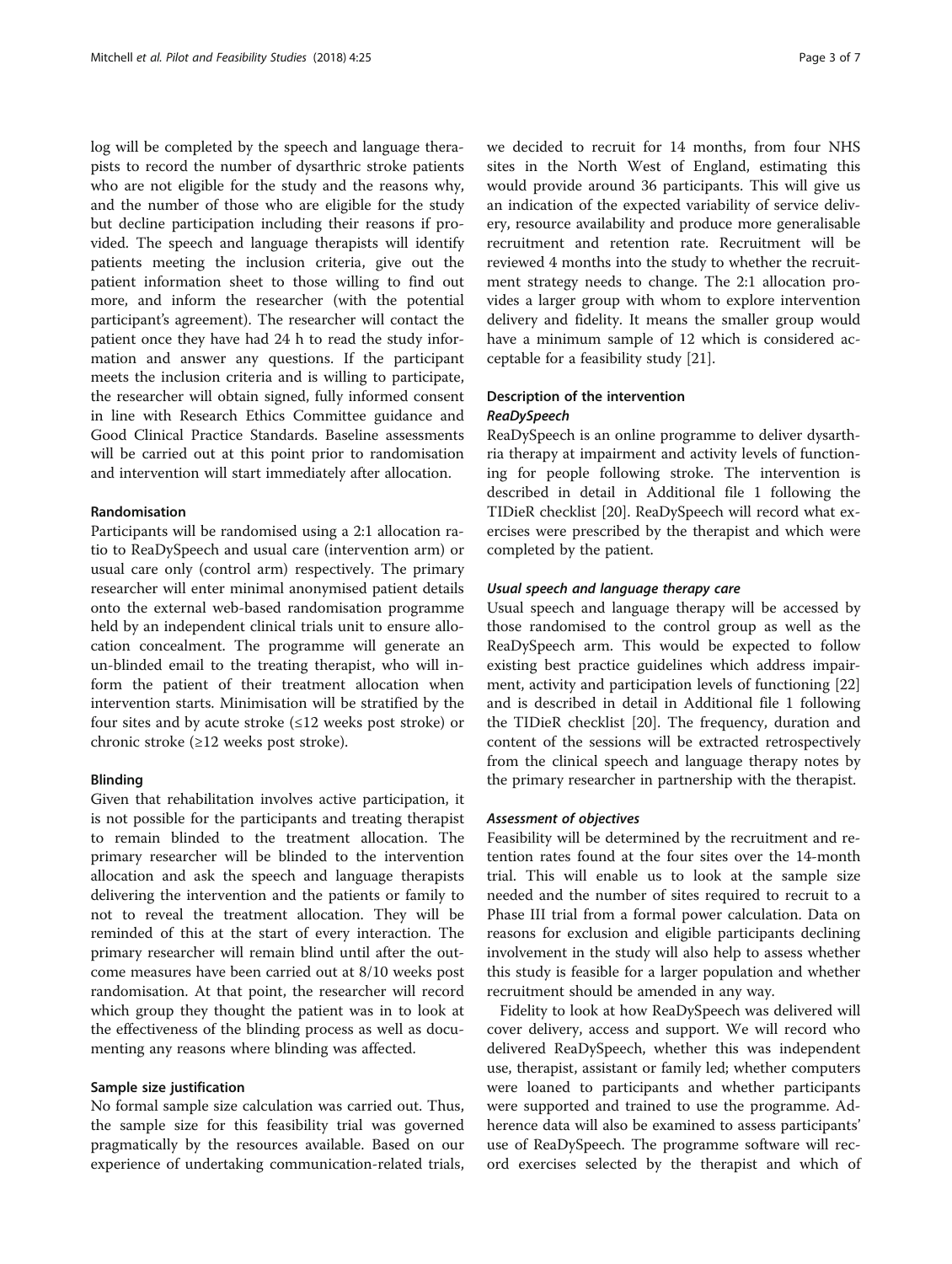these exercises are recorded online as having been completed by the participant. The usual care provision adherence data will be taken from the clinical case notes and will allow us to describe current provision of 'usual' speech and language therapy in the four participating sites with a potential to formulate what this could look like in a future trial.

Following completion of the outcome measures, patients will be asked structured and open questions by the primary researcher in a face to face interview, and answers will be written down. Interviews in our previous acceptability work found responses were brief and written documentation sufficient. The questions will explore four key areas: (i) what the participants thought about the research study, whether they understood the study and what was going to happen, their views on randomisation, whether the time taken for the outcome measures was acceptable and whether they felt the outcome measures reflected their views of their speech; (ii) what was delivered in 'usual' care and/or ReaDySpeech from their perspective including who delivered it and when; (iii) the impact of usual care or ReaDySpeech on themselves, family, partner, carer; (iv) any other comments on the study and/or the interventions for the research team to consider.

This will enable the research team to consider the implications of participating in this research and participant's views of the study itself as well as the acceptability of the outcome measures.

Baseline measures Demographic data (age and gender), stroke information (time since stroke, type of stroke– haemorrhagic or infarction and stroke classification), levels of pre-morbid and current functioning (modified Rankin Scale [\[23](#page-6-0)]) and current activities of daily living (Barthel Index, 10-item scale with 5-point increments, based on Mahoney and Barthel's tool [\[24](#page-6-0)–[26\]](#page-6-0)) and the co-existence of other language impairments such as aphasia (severity, how it was diagnosed) will be extracted from notes and documented prior to randomisation. Measures completed at baseline, prior to randomisation, will be therapist reported speech at activity level (Dysarthria Therapy Outcome Measure, TOMS Activity score [[27\]](#page-6-0)); patient reported communication at activity and participation level (Communication after Stroke Scale, COAST [\[28](#page-6-0)]); patient-reported communication at activity and participation level (Dysarthria Impact Profile, DIP [\[29](#page-6-0)]); therapist reported speech at impairment level (Frenchay Dysarthria Assessment 2nd edition, FDA II [[30\]](#page-6-0)); and a patient-reported health outcome measure (EQ-5D-5L [\[31](#page-6-0)]) that may provide useful feasibility data for a future cost-effectiveness study.

Outcome measures The measures carried out at baseline will also be carried out at the end of intervention (8/10 weeks post randomisation) by the primary researcher either in hospital or the participants home (if they have been discharged). Change from baseline scores will be examined to determine the sensitivity of the measures.

## Assessment of blinding

To assess the effectiveness of the blinding, the primary researcher will guess group allocation for each participant once the outcome measures have been completed. They will then check this guessed allocation against the randomised allocation record to examine effectiveness of blinding when the database is locked and the code unblinded.

## Data management

Personal data, case report forms and participant questionnaires will be treated as confidential documents and held securely in accordance with the NHS research ethics committee regulations as outlined in the ethics approval process. Each consenting participant will have a unique identifier that will be used for randomisation and identification. The externally held randomisation programme at the clinical trials unit will have no identifying patient information and all data entered on the programme will be stored securely in accordance with the standard operating procedures at the clinical trials unit. There will be no dates of birth or NHS numbers recorded during this study, only age. Time since stroke will be recorded, not the date of the stroke. A data monitoring committee was not deemed necessary for this small feasibility trial given the intervention (online speech rehabilitation) is so low risk and not expected to lead to serious related adverse events.

#### Data analysis

Analysis for this single blind, multi-centre, feasibility randomised controlled trial will be descriptive as the study is not designed to look at the effect of the intervention and would not have sufficient statistical power.

Descriptive summary statistics will consider the numbers of patients who were eligible, recruitment to the study and attrition rates according to site and intervention arm. A CONSORT (Consolidated Standards of Reporting Trials) and SPIRIT (Standard Protocol Items: Recommendations for Interventional Trials) flow chart will present the overall recruitment to the study [\[19](#page-6-0)] (Fig. [1\)](#page-4-0).

Demographic data will be examined to identify if there are any patterns of recruitment related to age, gender, stroke type, severity of disability or health, whether the randomised groups are balanced at baseline and whether this recruited sample is reflective of the stroke population.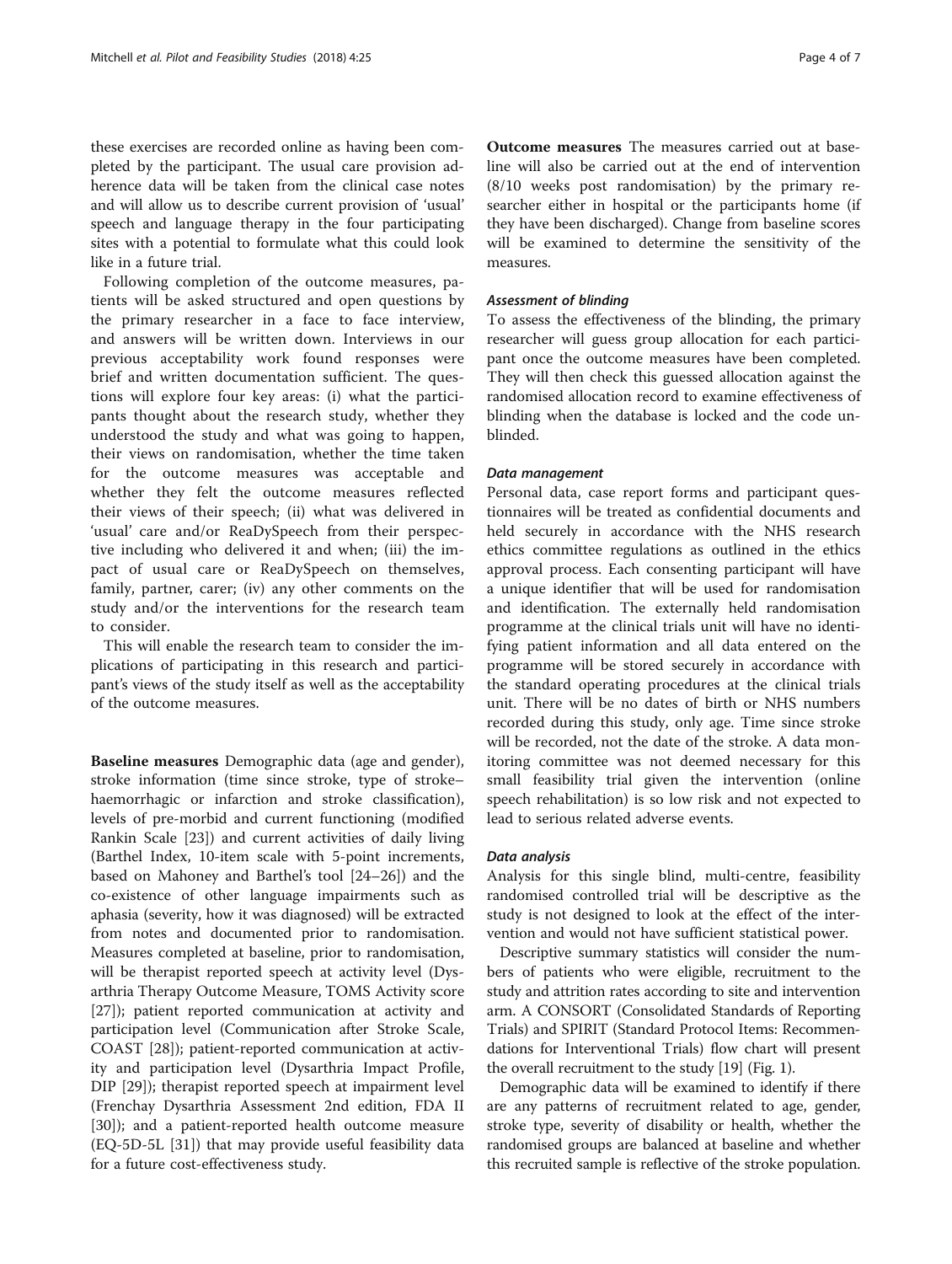<span id="page-4-0"></span>

We will consider change between baseline and follow-up measures to consider possible effect sizes of the potential primary outcome measure for the future trial. The recruitment and retention rate data will support the sample size calculation for a future larger trial and the likely number of sites needed to achieve this sample. No analysis of outcome measures will be undertaken until all follow-up assessments have been completed. Both the ReaDySpeech and usual care therapy provided will be described including fidelity and adherence data and interview data [[20](#page-6-0)] (Additional file [1](#page-5-0)).

# Safety monitoring and adverse events

A risk assessment using the technology as part of this trial indicates that the risk of harm is low. The proof of concept work also showed it was safe [[15\]](#page-6-0). Any previously un-identified risks of the experimental intervention will be documented and reviewed with the study sponsor. The study can be audited at any point by the

funders, sponsor or REC, and documentation for this purpose will be maintained in a study master file.

# **Discussion**

This study will provide evidence for the feasibility of a randomised controlled trial into the effectiveness of ReaDySpeech for people with dysarthria after stroke. The qualitative and quantitative data produced will inform the decision about the potential for a subsequent trial. The paucity of existing randomised controlled trials of interventions for dysarthria after stroke means that the findings will also be of interest to other researchers working in this area or wanting to examine recruitment for other technology studies in similar populations. The likely variations in usual care will be an additional finding from this research that will be of interest to both researchers and clinicians.

This feasibility trial's findings will be presented at national and international stroke and rehabilitation conferences and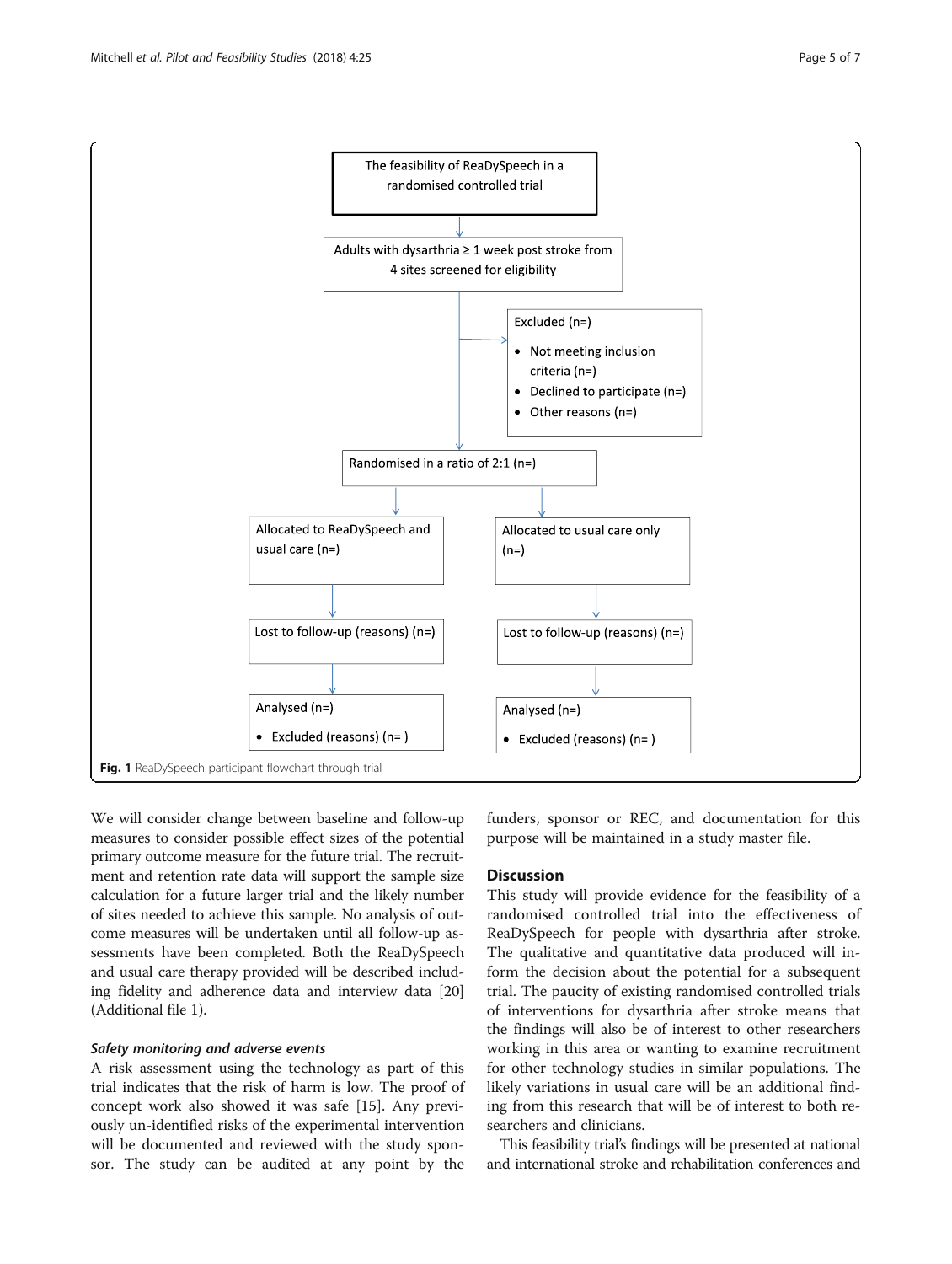<span id="page-5-0"></span>submitted for publication in peer-reviewed journals. They will also be disseminated to stroke survivors and study participants in a user-friendly format which will be produced in partnership with our research advisory group 'Ever-ready'. Finally, the results will also be disseminated through social media.

# Trial status

Participant recruitment started in September 2015 and is due to finish recruiting by the end of October 2016. The trial is registered with ISRCTN84996500.

# Additional file

[Additional file 1:](dx.doi.org/10.1186/s40814-017-0169-0) Description of ReaDySpeech and usual care (TIDieR). (DOCX 18 kb)

#### Abbreviations

CTU: Clinical trials unit; Dysarthria TOMs: Therapy outcome measure specific to dysarthria; ISRCTN: Numerical identification of randomised controlled trials; NHS: UK National Health Service; RCT: Randomised controlled trial; ReaDySpeech: Online programme for the rehabilitation of dysarthric speech; SLT: Speech and language therapy or therapists

#### Acknowledgements

The authors would like to acknowledge the support of the participating patients, the participating speech and language therapists, the speech and language therapy departments and their managers at East Lancashire Hospitals NHS Trust & Lancashire Care NHS Trust, Salford Royal NHS Foundation Trust, Central Manchester University Hospitals NHS Foundation Trust, University Hospital of South Manchester NHS Foundation Trust. The ongoing support of the 'Ever-ready' research advisory group. We would like to acknowledge the support of the Liverpool Clinical Trials unit who supported the study with the randomisation process. The original development work and funding for ReaDySpeech was received from the Central Manchester University Hospitals NHS Foundation Trust, MAHSC, as part of a Research & Innovation Division Clinical Research Fellowship award scheme.

Audrey Bowen's salary is part funded by Stroke Association and partly by the National Institute for Health Research Collaboration for Leadership in Applied Health Research and Care (NIHR CLAHRC) Greater Manchester. The funders had no role in the design of the study, data collection and analysis, decision to publish, or preparation of the manuscript. However, the project outlined in this article may be considered to be affiliated to the work of the NIHR CLAHRC Greater Manchester.

#### Funding

This project is funded by the NIHR Doctoral Training Programme (project number DRF-2014-07-043). The views and opinions expressed herein are those of the authors and do not necessarily reflect those of the NIHR, NHS or the Department of Health. The design, management, analysis and reporting of the study are entirely independent of the NIHR and The University of Manchester.

#### Availability of data and materials

The final anonymised trial dataset as a result of this study will be available to other researchers on request from the corresponding author.

#### Authors' contributions

CM, chief investigator on the ReaDySpeech study, developed the initial project idea and the ReaDySpeech online programme. CM, AB, ST and PC developed the protocol, the study methods and contributed to the ongoing support and development of this study. CM, AB, ST and PC have all been involved in monitoring the trial progress and have developed and reviewed the drafts of this manuscript. All authors read and approved the final manuscript.

#### Ethics approval and consent to participate

Ethics approval for this study was granted by the UK National Research Ethics Service Committee Northwest (15/NW/0371) and local research and development management approval was granted by the four NHS trust sites involved in the study. The trial will be conducted in compliance with the Declaration of Helsinki. Informed written consent will be obtained from all participants. Any significant protocol amendments will be discussed with the funder, sponsor and REC and updated protocols will be submitted. This study is sponsored by the University of Manchester, Faculty of Biology, Medicine and Health, Oxford Road, Manchester M13 9PT.

#### Consent for publication

Not applicable.

#### Competing interests

The authors declare that they have no competing interests.

## Publisher's Note

Springer Nature remains neutral with regard to jurisdictional claims in published maps and institutional affiliations.

#### Author details

<sup>1</sup> Division of Neuroscience and Experimental Psychology, Faculty of Biology, Medicine and Health, University of Manchester MAHSC, Manchester, UK. <sup>2</sup> Division of Nursing, Midwifery & Social Work, University of Manchester, MAHSC, Manchester, UK. <sup>3</sup>Central Manchester University Hospitals NHS Foundation Trust, MAHSC, Manchester, UK.

### Received: 22 March 2017 Accepted: 4 July 2017 Published online: 20 July 2017

#### References

- 1. Feigin VL, Forouzanfar MH, Krishnamurthi R, Mensah GA, Connor M, Bennett DA, Moran AE, Sacco RL, Anderson L, Truelsen T, et al. Global and regional burden of stroke during 1990-2010: findings from the Global Burden of Disease Study 2010. Lancet. 2014;383:245–55.
- 2. Warlow C: Stroke: a practical guide to management/C. P. Warlow…[et al.]; foreword by H. J. M. Barnett. 2nd ed. edn. Oxford: Blackwell Science; 2001.
- 3. Tilling K, Sterne JAC, Rudd AG, Glass TA, Wityk RJ, Wolfe CDA. A new method for predicting recovery after stroke. Stroke. 2001;32:2867–73.
- 4. Brady MC, Clark AM, Dickson S, Paton G, Barbour RS. The impact of strokerelated dysarthria on social participation and implications for rehabilitation. Disabil Rehabil. 2011;33:178–86.
- 5. Dickson S, Barbour RS, Brady M, Clark AM, Paton G. Patients' experiences of disruptions associated with post-stroke dysarthria. Int J Lang Commun Disord. 2008;43:135–53.
- Sellars C, Hughes T, Langhorne P. Speech and language therapy for dysarthria due to non-progressive brain damage. Cochrane Database Syst Rev. 2005;(3): Art. No.: CD002088. DOI: [10.1002/14651858.CD002088.pub2](http://dx.doi.org/10.1002/14651858.CD002088.pub2).
- 7. Mitchell C, Bowen A, Tyson S, Butterfint Z, Conroy P. Interventions for dysarthria due to stroke and other adult-acquired, non-progressive brain injury. Cochrane Database Syst Rev. 2017;(1):Art. No.: CD002088. DOI: [10.](http://dx.doi.org/10.1002/14651858.CD002088.pub3) [1002/14651858.CD002088.pub3](http://dx.doi.org/10.1002/14651858.CD002088.pub3).
- 8. Mackenzie C, Muir M, Allen C, Jensen A. Non-speech oro-motor exercises in post-stroke dysarthria intervention: a randomized feasibility trial. Int J Lang Commun Disord. 2014;49:602–17.
- 9. Bowen A, Hesketh A, Patchick E, Young A, Davies L, Vail A, et al. Clinical effectiveness, cost-effectiveness and service users' perceptions of early, wellresourced communication therapy following a stroke: a randomised controlled trial (the ACT NoW Study). Health Technol Assess. 2012;16(26):1- 160. [CRSREF: 3226328].
- 10. Xu J-M, Li H-L, Lu H-Y, Chen Z-G, Liu L-Q, Jing S. Effect of acupuncture on the speech and acoustics level in patients with dysarthria. Zhongguo zhen jiu. 2010;30:537–41.
- 11. Wenke RJ, Cornwell P, Theodoros DG. Changes to articulation following LSVT (R) and traditional dysarthria therapy in non-progressive dysarthria. Int J Speech Lang Pathol. 2010;12:203–20.
- 12. Kwon YG, Do KH, Park SJ, Chang MC, Chun MH. Effect of repetitive transcranial magnetic stimulation on patients with dysarthria after subacute stroke. Ann Rehabil Med. 2015;39:793–9.